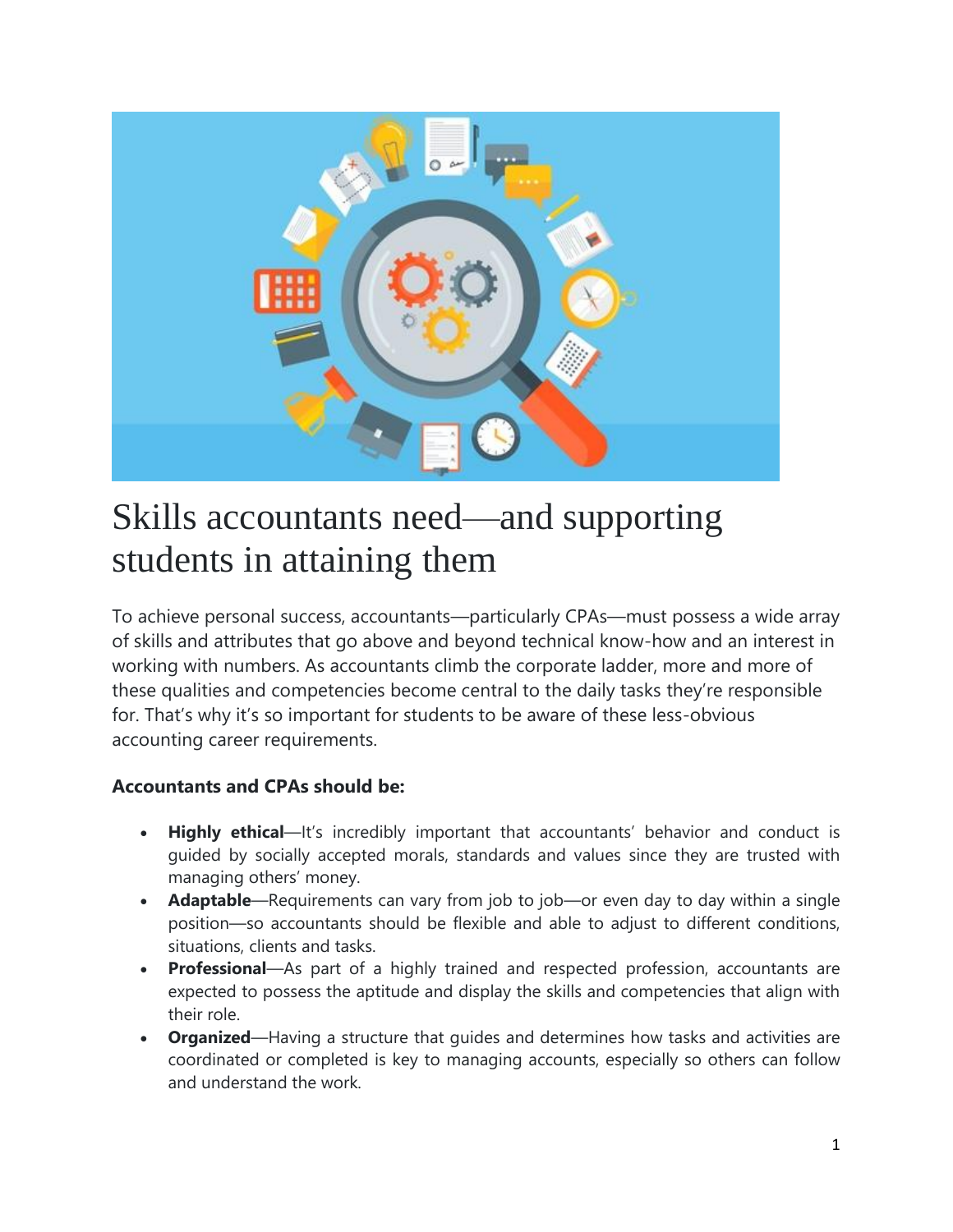- **Analytical**—Dealing with numbers and understanding their greater context demands the use of or relation to systematic, methodical, diagnostic or otherwise logistical reasoning.
- **Detail oriented**—Particularly when dealing with numbers, giving the appropriate amount of attention to individual parts and intricate minutiae is key in avoiding critical errors.
- **Strategic**—Identifying and carefully planning calculated long-term or overall aims along with a detailed proposal is key to reaching financial goals, whether it be for a business or an individual.
- **Curious/Inquisitive**—Accountants with a natural desire to know and learn have a better understanding of clients' unique business needs and how to best meet them.
- **Tech savvy**—Practical knowledge of multiple programs and software is crucial for accountants to make sound judgements about the use and implementation of technology.
- **Self-motivated**—Many accountants have autonomy in their jobs, which makes it important for them to be able to operate with minimal supervision.

## **Skills accountants and CPAs rely on:**

- **Communication**—Successfully and adeptly conveying information or sharing ideas with others is tantamount as accountants work internally with other departments as well as with clients.
- **Creative problem solving**—This skill aids in finding unexpected, unique or out-of-thebox solutions to address challenging or complex client needs and uncover more financial opportunities.
- **Relationship building**—Because accountants work either directly or indirectly with coworkers and clients, the ability to develop and maintain interpersonal relationships is critical to long-term success.
- **Leadership**—Whether within one's own team, department or organization, accountants are responsible for providing guidance and direction to various groups of people.
- **Critical thinking**—Accountants must have the ability to form judgement based on objective evaluation and analysis, particularly in developing financial plans and making course-correcting suggestions.
- **Project management**—Being able to juggle multiple facets of a single job or a number of projects requires a system of organizational flow and the ability to keep up with deadlines to achieve goals.
- **Good judgement**—Wisely, objectively and authoritatively being able to form an opinion and make decisions based on the details and circumstances presented is an important part of accounting practice.
- **Big-picture thinking**—This ability is key when it comes to generating big ideas, initiating significant changes, leading large projects and finding out-of-the box solutions to internal and client problems.
- **Collaboration**—Accountants should work well with others (including fellow accountants, other departments or organizations) to create, complete or produce reports, strategies, recommendations, etc.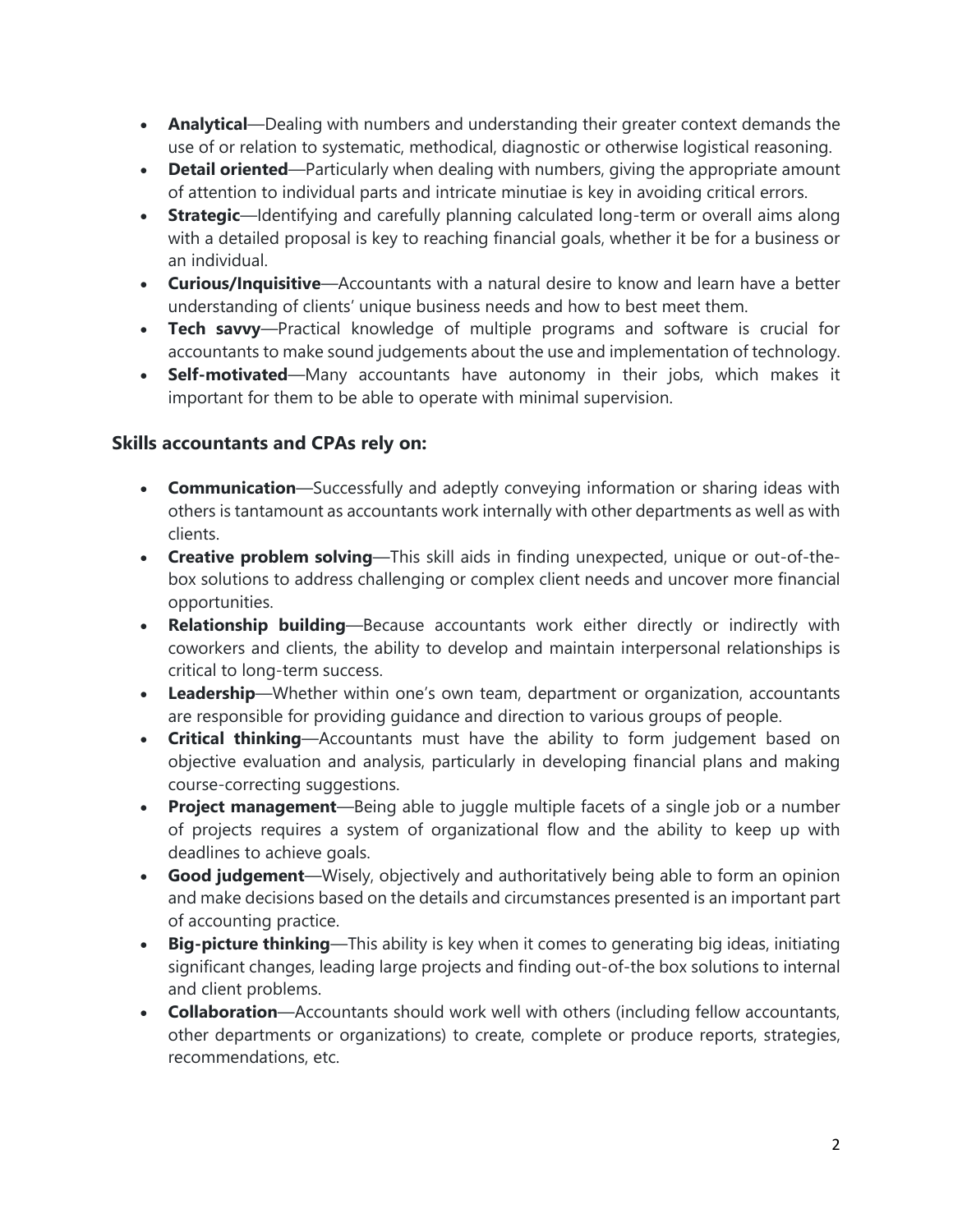**Decision making**—Once information is collected and analyzed, being able to definitively provide a decision based on all known factors is vital to carrying out many accounting functions and advisory roles.

## **Ideas for developing these skills and attributes:**

- **Always keep them in mind**—Students are more likely to reach their goals if they're clearly defined and referenced. Share these lists with your students, then work with them to identify the skills and attributes they'd like to develop. Once they have a solid idea of how these competencies look in practice, they'll be more likely to recognize and seize opportunities that present themselves in the real world.
- **Try role-playing activities**—Role-playing can be a powerful tool for developing new skills. Prepare realistic roles and scenarios ahead of time or have students throw out improv-style suggestions during class. Students will then have to use their knowledge, creativity and judgement to respond to potential real-life scenarios on the spot.
- **Assign books outside of class**—There are a number of books that cover just about every one of these skills and competencies. Assess each student's strengths and growth opportunities, then guide them toward the subject areas they'll benefit from the most.
- **Encourage work experience**—Summer jobs and internships are wonderful ways to strengthen necessary attributes and skills such as collaboration, adaptability, communication skills, organization and so much more. Remind students that opportunity is everywhere—even a job as a movie theater attendant or drug store associate will help them develop critical skills that will aid them throughout their lives.
- **Find mentors or role models for your class**—Role models and mentors aren't always attained through a one-on-one proposition. Reach out to your state CPA society to find local accountants or CPAs with varying experiences who are willing to talk to your class about their responsibilities and all of the skills they use on a day-to-day basis.
- **Take projects a step deeper**—Self-analysis will help students recognize and internalize their own strengths and opportunities while peer assessments can provide a valuable glimpse into their potential blind spots. When assigning activities and group assignments, include these post-project analyses as part of the ask.
- **Use Start Here, Go Places. activities** —Throughout the spring 2019 semester, we'll be introducing monthly activities designed around specific skill and attribute pairings that future accountants need to succeed. Our first one, [Shady business: What would you do?](https://www.startheregoplaces.com/teacher/classroom-resources/shady-business-what-would-you-do/) focuses on ethics and big-picture thinking.

While we hope your most talented students plan to use these competencies to become the next generation of accountants, acquiring these skills and attributes should serve them well in any professional field. Understanding this will help your students see the advantages of sharpening these skills and qualities—no matter what they aspire to be.